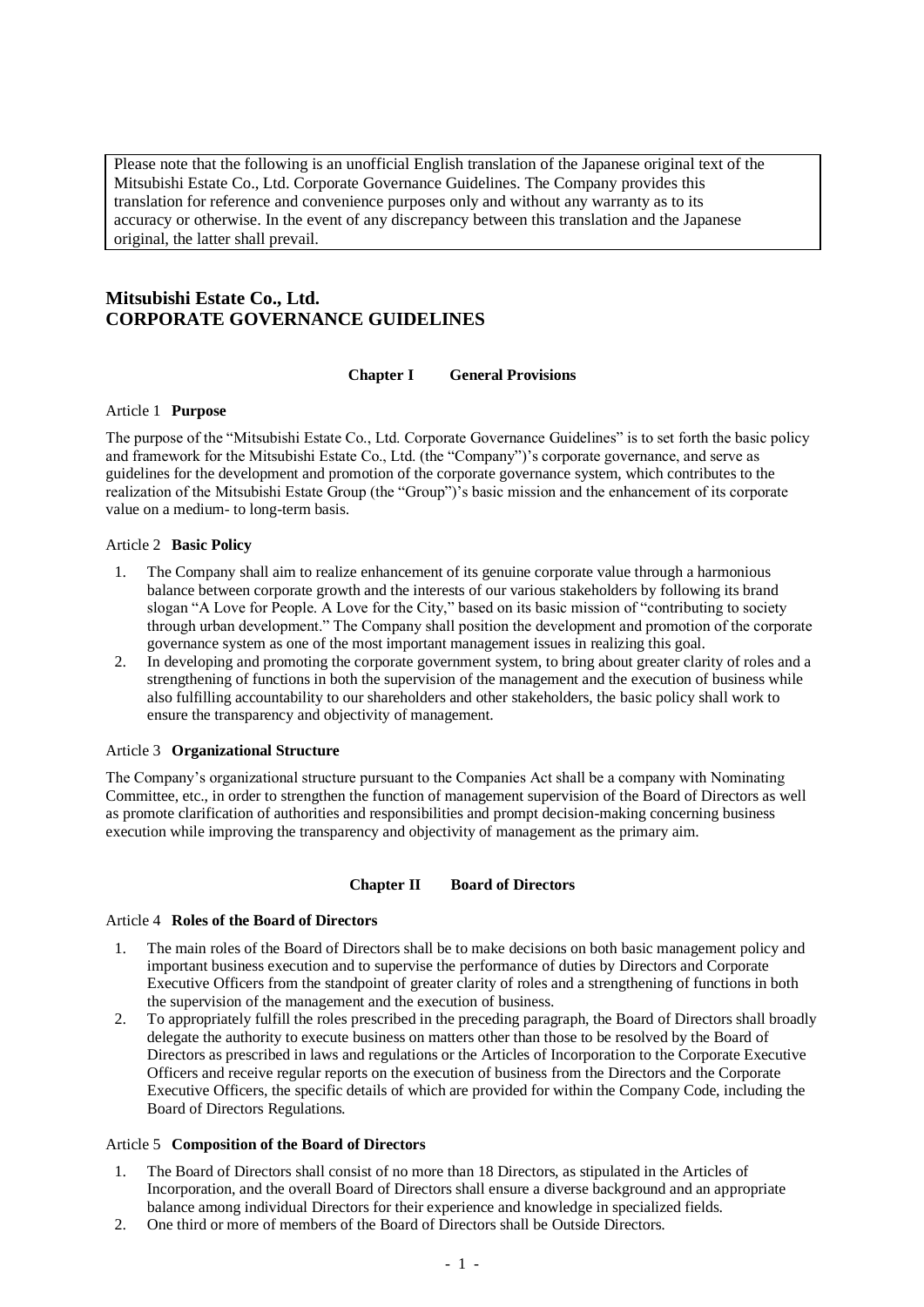3. A majority of members of the Board of Directors shall be Directors who do not concurrently serve as Corporate Executive Officers (including Outside Directors, hereinafter "Non-executive Director").

## Article 6 **Chairman of the Board**

- 1. The Chairman of the Board shall be appointed by resolution of the Board of Directors, in accordance with the provisions of the Articles of Incorporation.
- 2. The Chairman of the Board shall be a Non-executive Director.
- 3. In accordance with the provisions of the Articles of Incorporation, the Chairman of the Board shall serve as the Chairperson of the Board of Directors, and to improve the effectiveness of the Board of Directors through thorough deliberation, play a leading role in such matters as the selection of agenda brought to the Board of Directors, the evaluation of the Board of Directors, and the promotion of coordination among the Outside Directors, the Corporate Executive Officers and others.

#### Article 7 **Evaluation of the Board of Directors**

Once yearly, the Board of Directors shall conduct an analysis and evaluation of the effectiveness of the entire Board of Directors based on evaluations of the individual Directors, and in addition to disclosing a summary of those results, formulate and implement policies to increase the effectiveness of the Board of Directors as required.

## Article 8 **Meetings of only Outside Directors**

- 1. By exchanging information and sharing understanding on a broad range of matters not limited to the agenda brought to the Board of Directors, the Outside Directors shall aim to suitably execute their management supervision function, and where necessary, may convene and hold meetings composed only of Outside Directors.
- 2. Where the meetings prescribed in the preceding paragraph are held, the Outside Directors may request of the Company the sharing of required information, as well as the attendance of Inside Directors, Corporate Executive Officers and others.

## **Chapter III Nominating, Audit, and Remuneration Committees**

#### Article 9 **Nominating Committee**

- 1. The Nominating Committee shall decide the details of the proposals of the General Meeting of Shareholders relating to the election and dismissal of Directors.
- 2. The Nominating Committee shall consist of around five (5) Directors, and all of them shall be Outside **Directors**
- 3. The appointment of the Chairman of the Nominating Committee shall be made by a resolution of the Board of Directors.

#### Article 10 **Audit Committee**

- 1. The Audit Committee shall conduct audits of the execution of duties of the Directors and Corporate Executive Officers, create the audit reports relating to this, and decide on the details of proposals of the General Meeting of Shareholders relating to the election or dismissal, etc. of the Accounting Auditor.
- 2. The Audit Committee shall consist of around five (5) Non-executive Directors, and a majority thereof shall be Outside Directors. Furthermore, Full-time Members of the Audit Committee shall be appointed from among members of the Audit Committee.
- 3. The Chairman of the Audit Committee shall be appointed from among Outside Directors. The appointment shall be made by a resolution of the Board of Directors.

## Article 11 **Remuneration Committee**

- 1. The Remuneration Committee shall decide on the policy concerning decisions on the details of remuneration, etc. for each Director and Corporate Executive Officer and the details of remuneration, etc. for each Director and Corporate Executive Officer.
- 2. The Remuneration Committee shall consist of around five (5) Directors, and all of them shall be Outside **Directors**
- 3. The appointment of the Chairman of the Remuneration Committee shall be made by a resolution of the Board of Directors.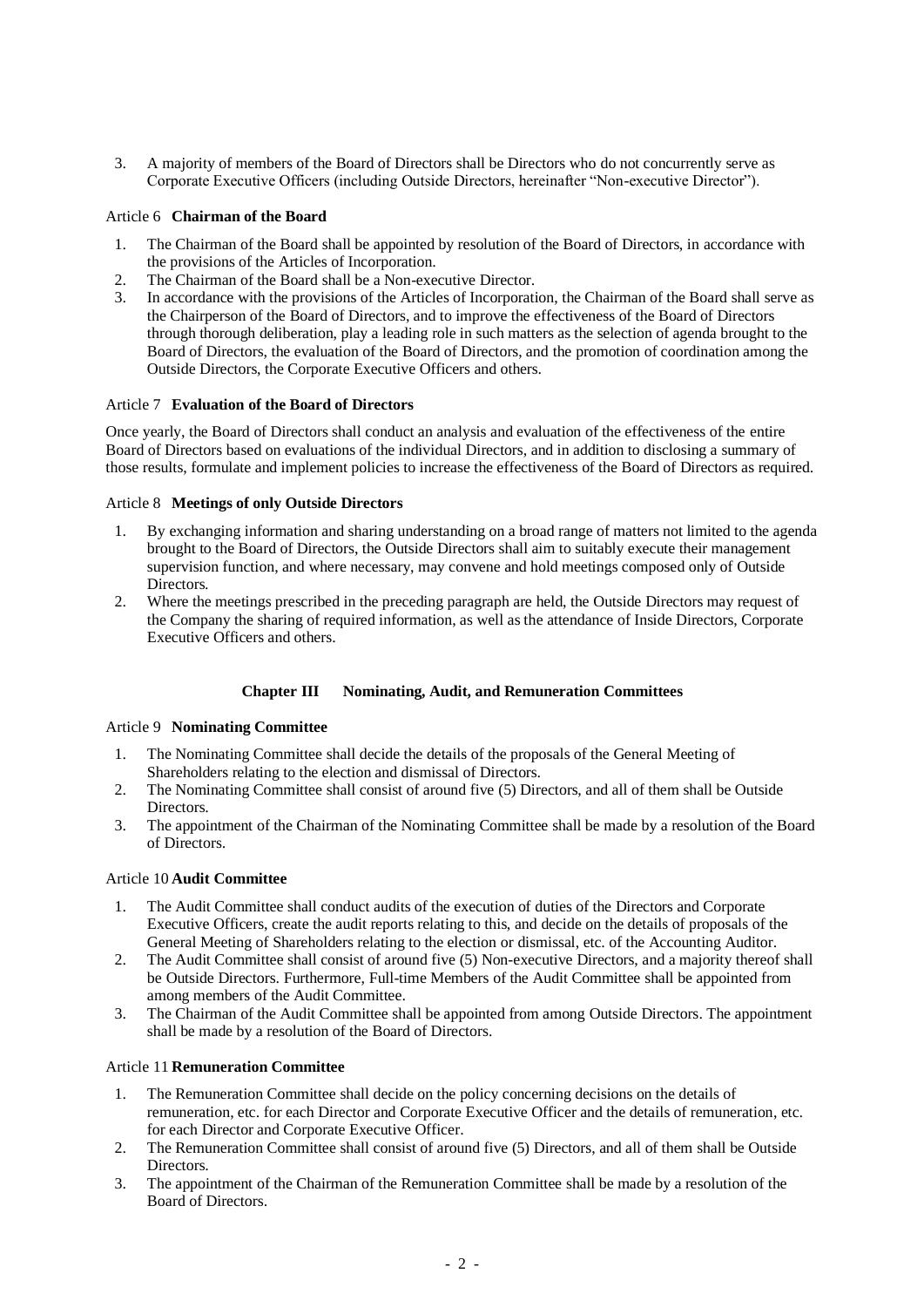## **Chapter IV Directors and Corporate Executive Officers**

#### Article 12 **Process of Nominating the Candidates for Directors**

- 1. The candidates for Directors shall be nominated by the Nominating Committee following deliberation based on the "Appointment Standards for Candidates for Directors" (Exhibit 1) and the "Standards for the Independence of Outside Directors" (Exhibit 2) established by the Nominating Committee.
- 2. The reasons for the nominations of individual candidates for Directors shall be appropriately disclosed in the contents of the Notice of Convocation of the General Meeting of Shareholders or through other suitable means.

#### Article 13 **Concurrent Position of Directors**

To ensure the required time for the performance of their duties, Directors of the Company may not concurrently serve as directors, auditors, or corporate executive officers of more than three (3) listed companies in addition to the Company.

#### Article 14 **Process of Appointment and Dismissal of Corporate Executive Officers**

- 1. The appointment of Corporate Executive Officers, and among them, the selection of the Representative Corporate Executive Officer and of the President and Chief Executive Officer and Corporate Executive Officers with special titles, and the decisions on the division of duties of Corporate Executive Officers, shall be conducted through resolution of the Board of Directors following deliberation by the Nominating Committee.
- 2. The Board of Directors shall decide the President and Chief Executive Officer based on the "Succession Plan for the President and Chief Executive Officer" prescribed in Article 15, paragraph 1.
- 3. The Board of Directors shall decide Corporate Executive Officers following a consideration of the appointment standards for candidates for Inside Directors in the "Appointment Standards for Candidates for Directors" (Exhibit 1) listed in Article 12, paragraph 1.
- 4. The reasons for the appointment of individual Corporate Executive Officers shall be appropriately disclosed in the contents of the Company's website or through other suitable means.
- 5. If the Corporate Executive Officers (including the Representative Corporate Executive Officer, the President and Chief Executive Officer and Corporate Executive Officers with special titles) are deemed inappropriate in light of these Guidelines, other laws and regulations, the Articles of Incorporation, or the Company Code, etc., they shall be dismissed by the Board of Directors following deliberation by the Nominating Committee.

#### Article 15 **Succession Plan for the President and Chief Executive Officer**

- 1. The Board of Directors shall establish the "Succession Plan for the President and Chief Executive Officer" following deliberation by the Nominating Committee in order to develop the next-generation management personnel who support sustainable growth of the Company.
- 2. The Nominating Committee shall regularly check on the status of activities carried out in regard to the "Succession Plan for the President and Chief Executive Officer" prescribed in the preceding paragraph, ascertain the necessity of revision and consider other relevant matters for the said plan, and report these details to the Board of Directors.

#### Article 16 **Remuneration for Directors and Corporate Executive Officers**

The details of the remuneration, etc. for each Director and Corporate Executive Officer shall be decided by the Remuneration Committee based on the "Policy Concerning Decisions on the Details of Remuneration, etc. for each Director and Corporate Executive Officer" (Exhibit 3) following deliberation by the Remuneration Committee.

#### Article 17 **Training for Directors and Corporate Executive Officers**

1. Based on the "Appointment Standards for Candidates for Directors" prescribed in Article 12, paragraph 1 and the "Succession Plan for the President and Chief Executive Officer" prescribed in Article 15, paragraph 1, among others, the Company shall make use of external specialists and outside seminars, etc. to conduct periodic training for Inside Directors and Corporate Executive Officers in relation to laws and regulations, and corporate management.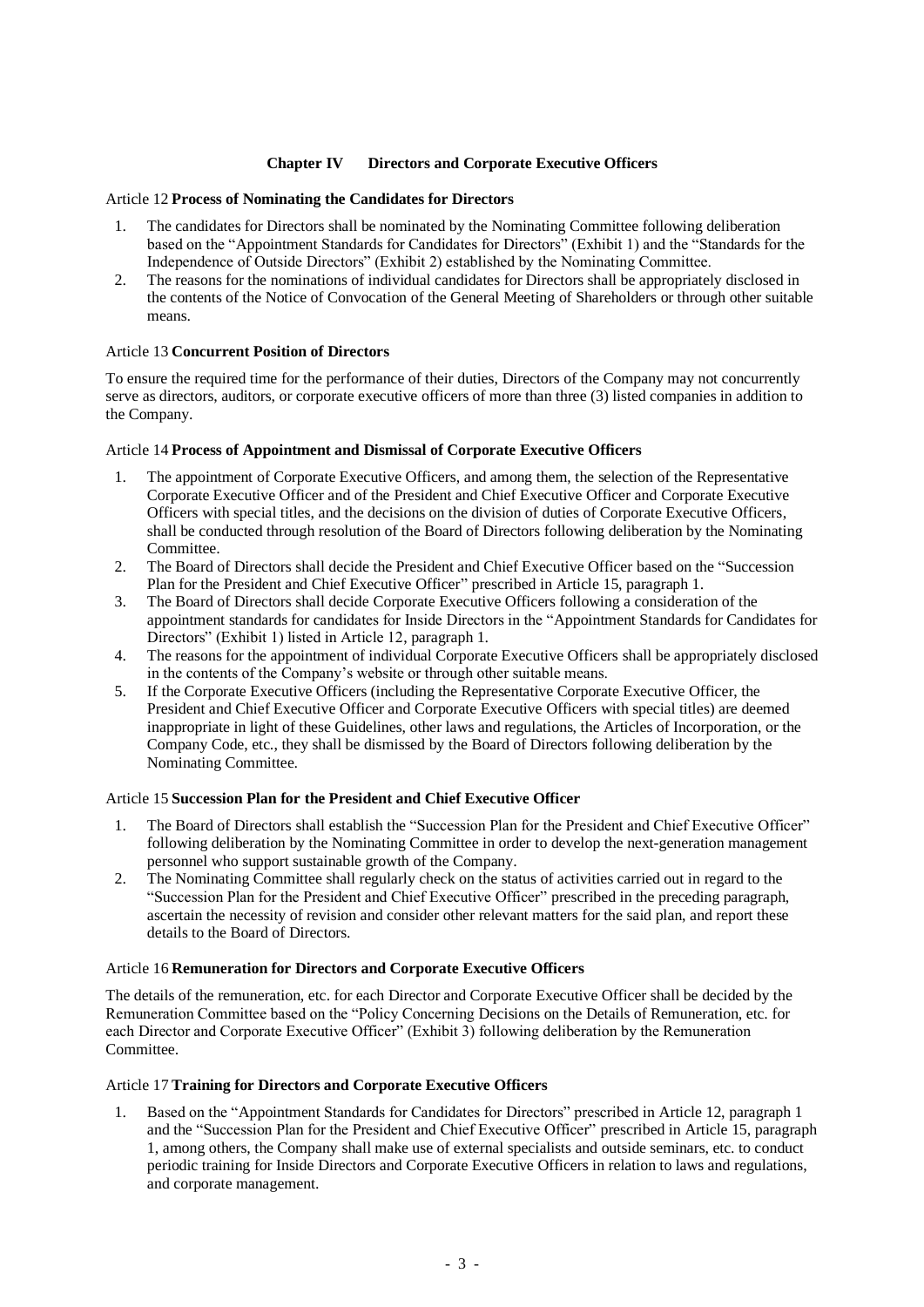2. At the time of their appointment, the Company shall conduct lectures for Outside Directors providing an overview of the Group, its basic mission, management plans and other topics. Following their appointment, the Company shall also provide presentations as appropriate related to the content of its operations and involve them in inspections of Group-related properties and facilities.

#### **Chapter V Relationship with Stakeholders**

#### Article 18 **Dialogue with Shareholders and Investors**

- 1. In an appropriate and timely manner, the Company shall disclose useful information to shareholders and investors that contributes toward their investment decisions and decisions regarding the exercise of their rights, and actively engage in dialogue with them.
- 2. The President and Chief Executive Officer, as well as corporate officers and the department in charge of engaging in dialogue with and disclosing information to shareholders and investors, shall promote various opportunities for dialogue with shareholders and investors, including through General Meetings of Shareholders, Corporate Results Presentations and meetings with individual investors, in cooperation with other corporate officers and departments as necessary.
- 3. Information obtained through dialogue with shareholders and investors, as well as opinions and requests and other information shall be shared with the appropriate corporate officers and departments and reported periodically to the Board of Directors.
- 4. In the event that insider information is generated, such information shall be managed appropriately in accordance with the Company's internal regulations. Unpublicized insider information shall not be disclosed during meetings with shareholders and investors. Regardless of whether insider information exists, the Company shall establish the two weeks prior to the announcement of financial results as a quiet period. During this period, the Company shall refrain from responding to questions or commenting about financial performance.

## Article 19 **Basic Strategy for Capital Policy**

- 1. From a medium- to long-term perspective, the Company shall strive to maintain an appropriate balance between profitability, and capital and debt in order to create a robust, stable and sustainable financial bases to support urban development in the Marunouchi area and other business activities from a medium- to long-term perspective while taking into consideration the risks associated with business activities and capital efficiency for retaining the ability to respond flexibly to fluctuations in the real estate market, as well as financial and capital markets.
- 2. The Company's fundamental stance on the allocation of profits shall be to ensure an appropriate return of profits by comprehensively considering the performance levels, business environment such as conditions in the real estate market, and other factors, while taking into account the capital demands for developing the Group's business.

#### Article 20 **Cross-Shareholdings**

- 1. The Company shall conduct transactions in and hold shares for reasons other than purely investment purposes (hereinafter, "Cross-Shareholdings") if the Company deems such shareholdings to be useful in facilitating the Group's business activities smoothly in cases such as when seeking to maintain or reinforce medium- to long-term transactional relationships or found it useful for stable fund procurement.
- 2. The status of Cross-Shareholdings (including, for important holdings, the status by individual issue) shall be reported periodically to the Board of Directors, which verifies the significance and the rationality of such holdings. Based on such verification, the Company shall consider its response, including sales, of issues for which the significance and rationality of holdings is low.
- 3. When exercising voting rights on Cross-Shareholdings, the Company shall exercise its rights appropriately after determining the overall rationality of proposals from the perspective of enhancing the corporate value of the investee company and the Company and such factors as the purpose of shareholding. In particular, the Company shall carefully examine the proposals when exercising voting rights by such means as engaging in dialogue with the investee company if required in cases where the proposals that have the possibility of impairing the corporate value of the investee company and the Company (for example, third-party allotment of shares or granting of retirement benefits to retiring corporate officers) or where important concerns relating to corporate governance are recognized, such as when serious illicit conduct in the investee company is revealed.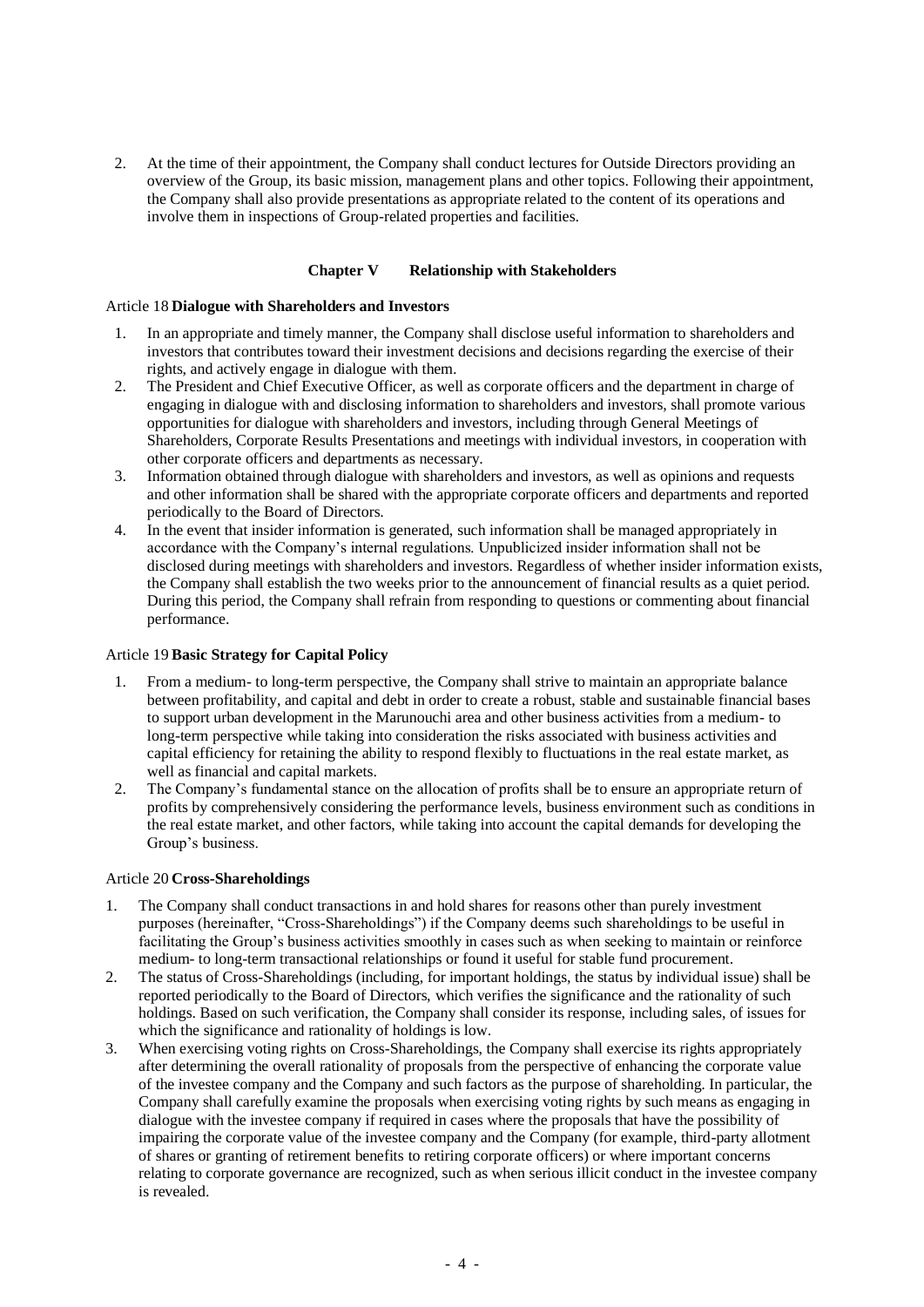#### Article 21 **Related Party Transactions**

Competitive transactions or conflict-of-interest transactions by Directors and Corporate Executive Officers of the Company and transactions involving the Company and its major shareholders shall require advance approval by the Board of Directors, as well as post-transaction reporting to the Board of Directors concerning the significance of such transactions.

### **Chapter VI Revision and Abolishment**

#### Article 22 **Revision and Abolishment**

- 1. The revision or abolishment of these Guidelines shall require a resolution of the Board of Directors.
- 2. Notwithstanding the preceding paragraph, the revision or abolishment of the "Appointment Standards for Candidates for Directors" (Exhibit 1) and the "Standards for the Independence of Outside Directors" (Exhibit 2) shall require a resolution of the Nominating Committee. The revision or abolishment of the "Policy Concerning Decisions on the Details of Remuneration, etc. for each Director and Corporate Executive Officer" (Exhibit 3) shall require a resolution of the Remuneration Committee.

(Enacted) September 28, 2017 (Revised) March 29, 2018 (Exhibit 3) December 20, 2018 June 27, 2019 December 16, 2021 (Exhibit 1)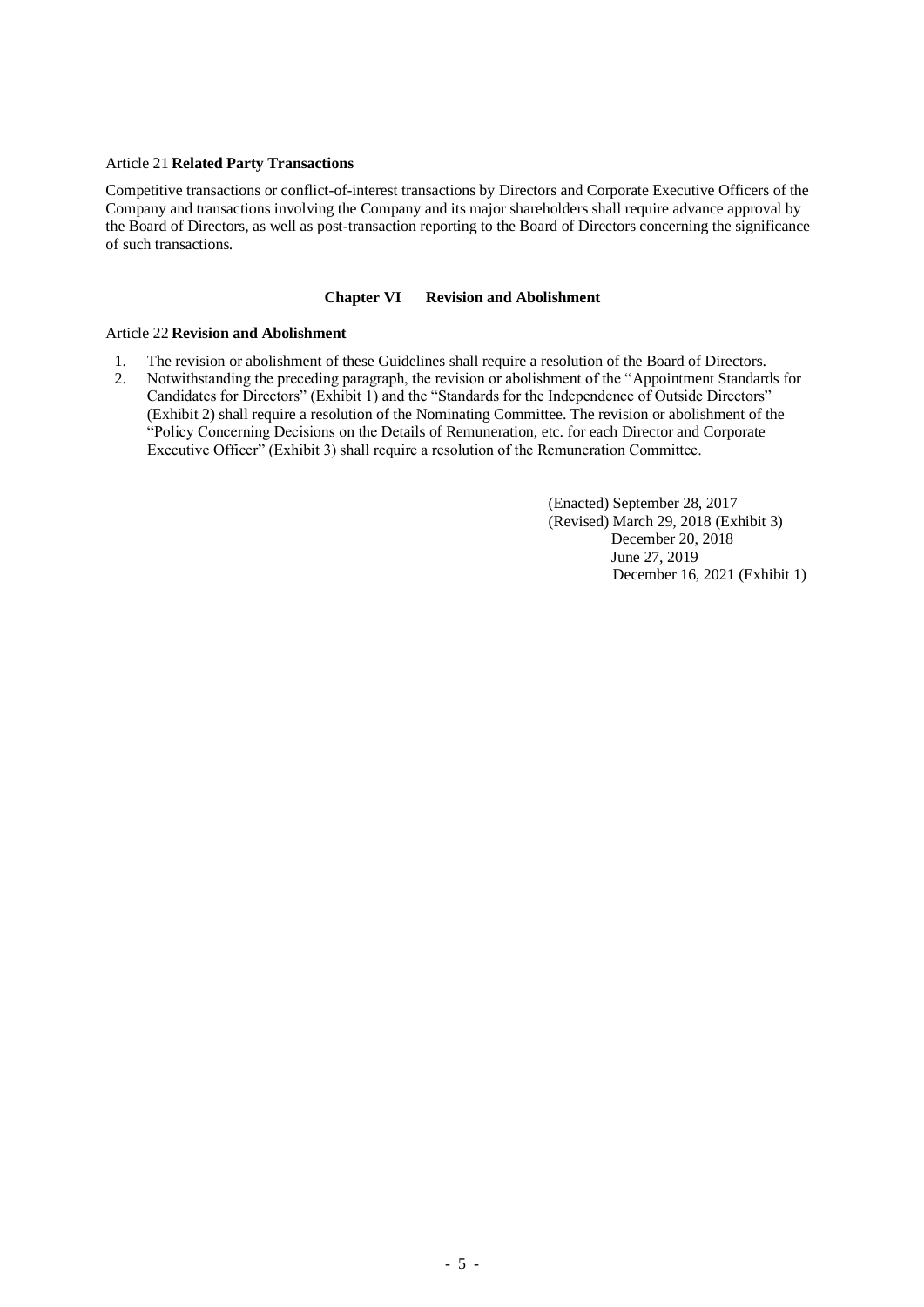#### **Appointment Standards for Candidates for Directors**

1. Purpose

These Standards shall establish standards for the nomination of candidates for Directors by the Nomination Committee.

#### 2. Candidates for Directors

The candidates for Directors shall fulfill the duty of care of a prudent manager toward the Company, understand the Group's basic mission of contributing to the creation of a truly meaningful society by building attractive, environmentally sound communities where people can live, work and relax with contentment, and have the skills necessary to implement the management strategies, while possessing the qualities and capabilities to contribute to enhancing the Company's medium- to long-term, sustainable corporate value, in view of its business characteristics such as supporting urban development in the Marunouchi area.

(1) Candidates for Inside Directors

For Directors from within the Company, in addition to displaying the above-mentioned qualities and capabilities of being especially outstanding in integrity, leadership, foresight, etc., candidates to be nominated shall be officers responsible for the Company's business group or officers responsible for corporate staff who have extensive knowledge and experience related to the Group's business, who can perform oversight roles with a company-wide perspective, and who are highly trained, or, alternatively, personnel with this experience or personnel with translatable experience.

(2) Candidates for Outside Directors

For Outside Directors, in addition to the above-mentioned qualities and capabilities, candidates shall be nominated for their operational and management experience, their application of their experience and knowledge in specialized fields such as global business and risk management, for having the personality and knowledge enabling objective and fair judgments, based on the perspective that they would contribute to the common interests of the shareholders without bias toward the interest of any particular party of interest, and for satisfying the "standards for the independence of Outside Directors."

3. The revision or abolishment of these standards shall require a resolution of the Nominating Committee.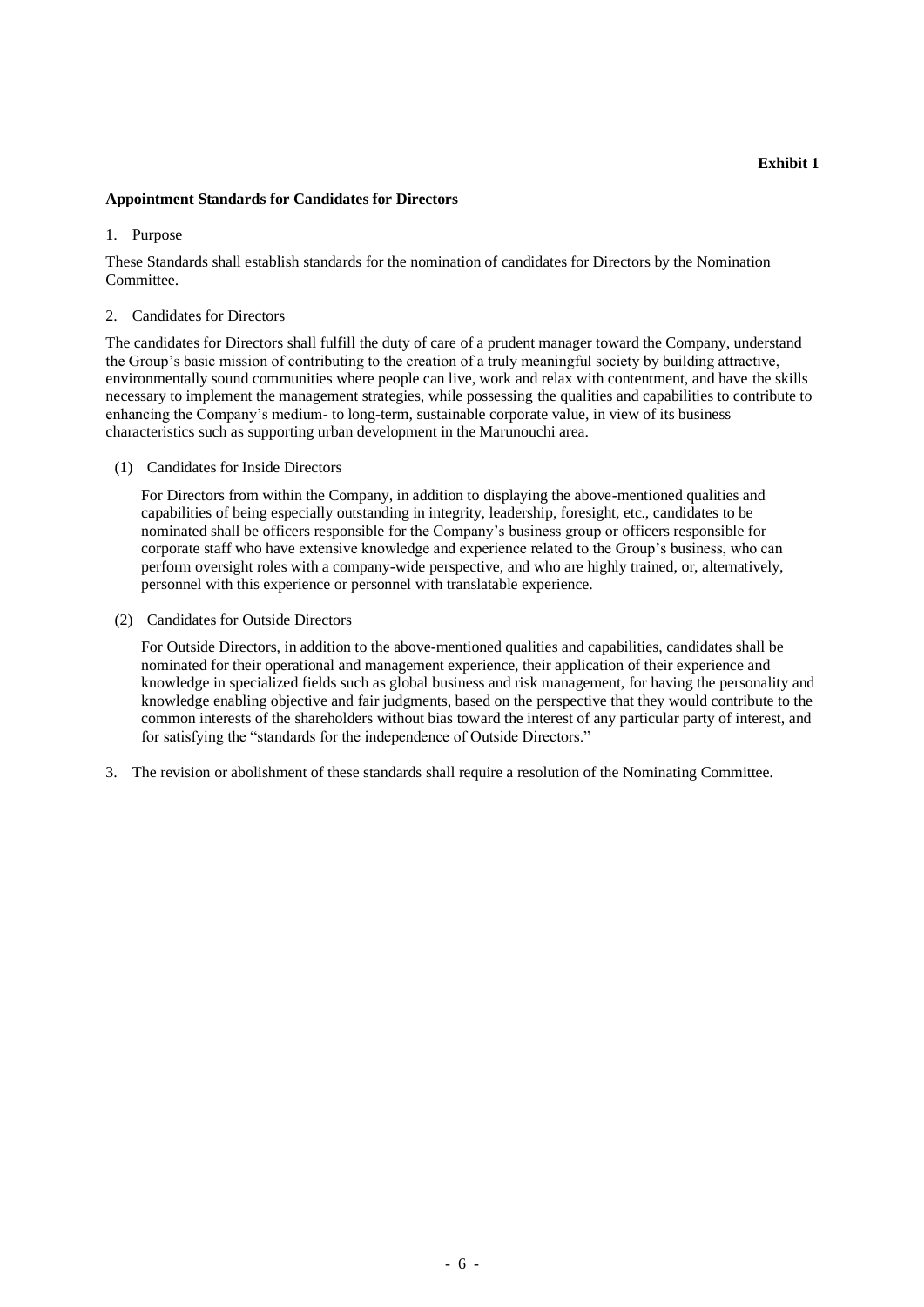## **Board of Directors Skill Matrix**

In January 2020, the Company formulated its Long-Term Management Plan 2030 based on the Group's mediumto long-term management strategy and business strategies. To realize the plan, the Company has identified the skills (knowledge, experience, capabilities) needed for the Company's Board of Directors to exercise its management oversight function and monitoring function effectively.

|                          |                      | Long-term<br>vision on<br>Urban<br>Development<br>(the industry<br>insight) | Corporate<br>management<br>experience | Organizational<br>strategy/<br><b>Business</b><br>strategy | International<br>knowledge<br><b>or</b><br>Internationality | Treasury,<br>accounting<br>and finance | Compliance<br>$/$ $Risk$<br>management | ESG /<br>Sustainability |
|--------------------------|----------------------|-----------------------------------------------------------------------------|---------------------------------------|------------------------------------------------------------|-------------------------------------------------------------|----------------------------------------|----------------------------------------|-------------------------|
| <b>Inside Directors</b>  | Hirotaka<br>Sugiyama |                                                                             |                                       |                                                            |                                                             |                                        |                                        |                         |
|                          | Junichi Yoshida      |                                                                             |                                       |                                                            |                                                             |                                        |                                        |                         |
|                          | Junichi Tanisawa     |                                                                             |                                       |                                                            |                                                             |                                        |                                        |                         |
|                          | Tetsuji Arimori      |                                                                             |                                       |                                                            |                                                             |                                        |                                        |                         |
|                          | Hiroshi<br>Katayama  |                                                                             |                                       |                                                            |                                                             |                                        |                                        |                         |
|                          | Hitoshi Kubo         |                                                                             |                                       |                                                            |                                                             |                                        |                                        |                         |
|                          | Jo Kato              |                                                                             |                                       |                                                            |                                                             |                                        |                                        |                         |
|                          | Noboru Nishigai      |                                                                             |                                       |                                                            |                                                             |                                        |                                        |                         |
| <b>Outside Directors</b> | Tsuyoshi<br>Okamoto  |                                                                             |                                       |                                                            |                                                             |                                        |                                        |                         |
|                          | Shin Ebihara         |                                                                             |                                       |                                                            |                                                             |                                        |                                        |                         |
|                          | Tetsuo Narukawa      |                                                                             |                                       |                                                            |                                                             |                                        |                                        |                         |
|                          | Masaaki<br>Shirakawa |                                                                             |                                       |                                                            |                                                             |                                        |                                        |                         |
|                          | Shin Nagase          |                                                                             |                                       |                                                            |                                                             |                                        |                                        |                         |
|                          | Setsuko Egami        |                                                                             |                                       |                                                            |                                                             |                                        |                                        |                         |
|                          | Iwao Taka            |                                                                             |                                       |                                                            |                                                             |                                        |                                        |                         |

The skills of the Company's Directors are provided below.

\* To clarify the skill balance of the Board of Directors, from the skills possessed by each Director, we have narrowed down relatively superior skills here, and all skills (knowledge, experience, capabilities) are not listed.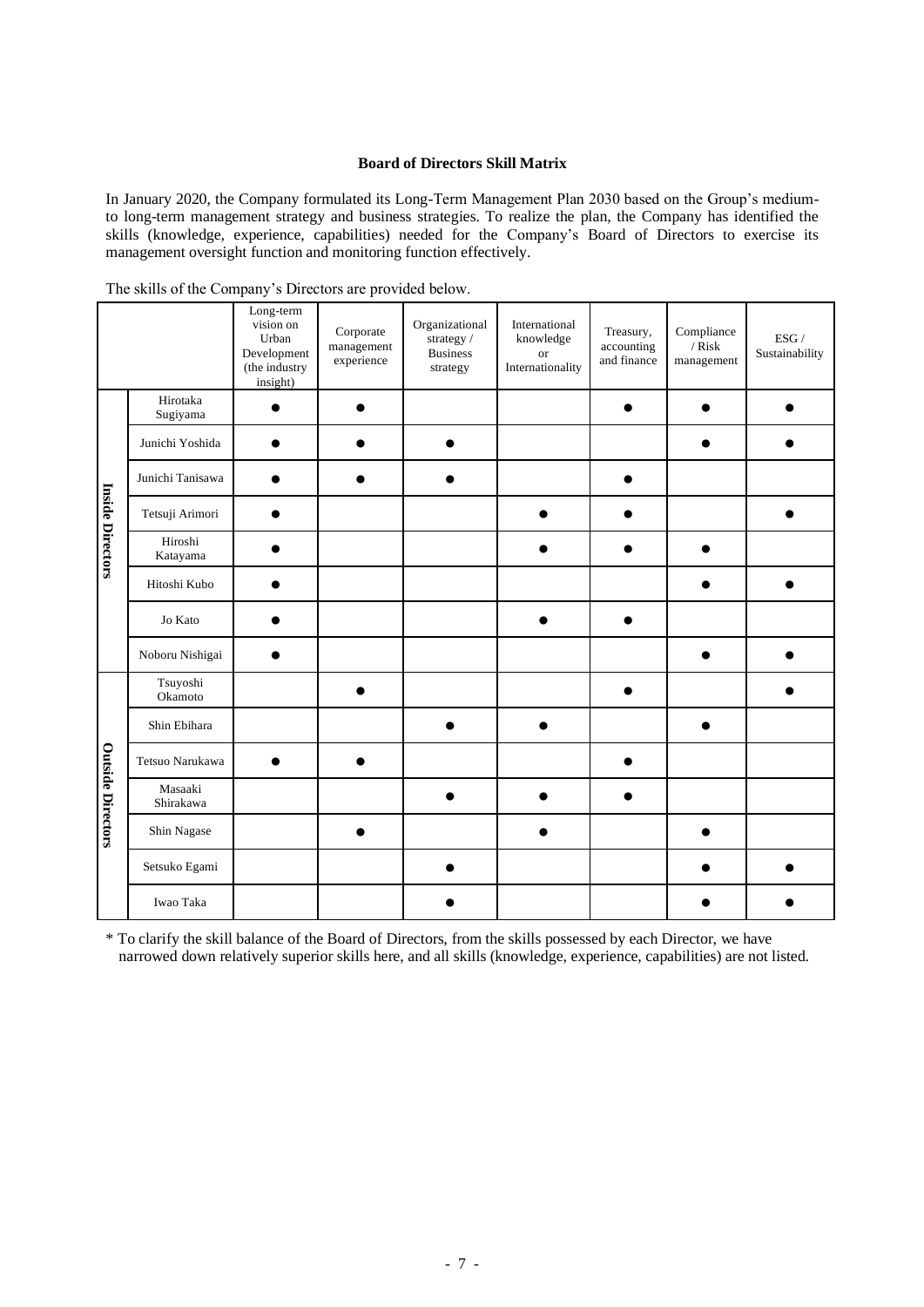## **Standards for the Independence of Outside Directors**

As a general principle, candidates shall not be elected if the Tokyo Stock Exchange's standards for independence and the following standards for the independence of Outside Directors apply to them.

- (i) A shareholder or executive member of an entity holding voting rights exceeding 10% of total voting rights to the Company.
- (ii) A transaction party or executive member of an entity whose transactional amounts in the most recent fiscal year have exceeded 2% of consolidated revenue from operations of the Company.
- (iii) A representative employee, employee or staff of the Company's Accounting Auditor.
- (iv) An attorney, certified public accountant, tax accountant, consultant or other party who has received compensation from the Company exceeding ¥10 million in the most recent fiscal year.